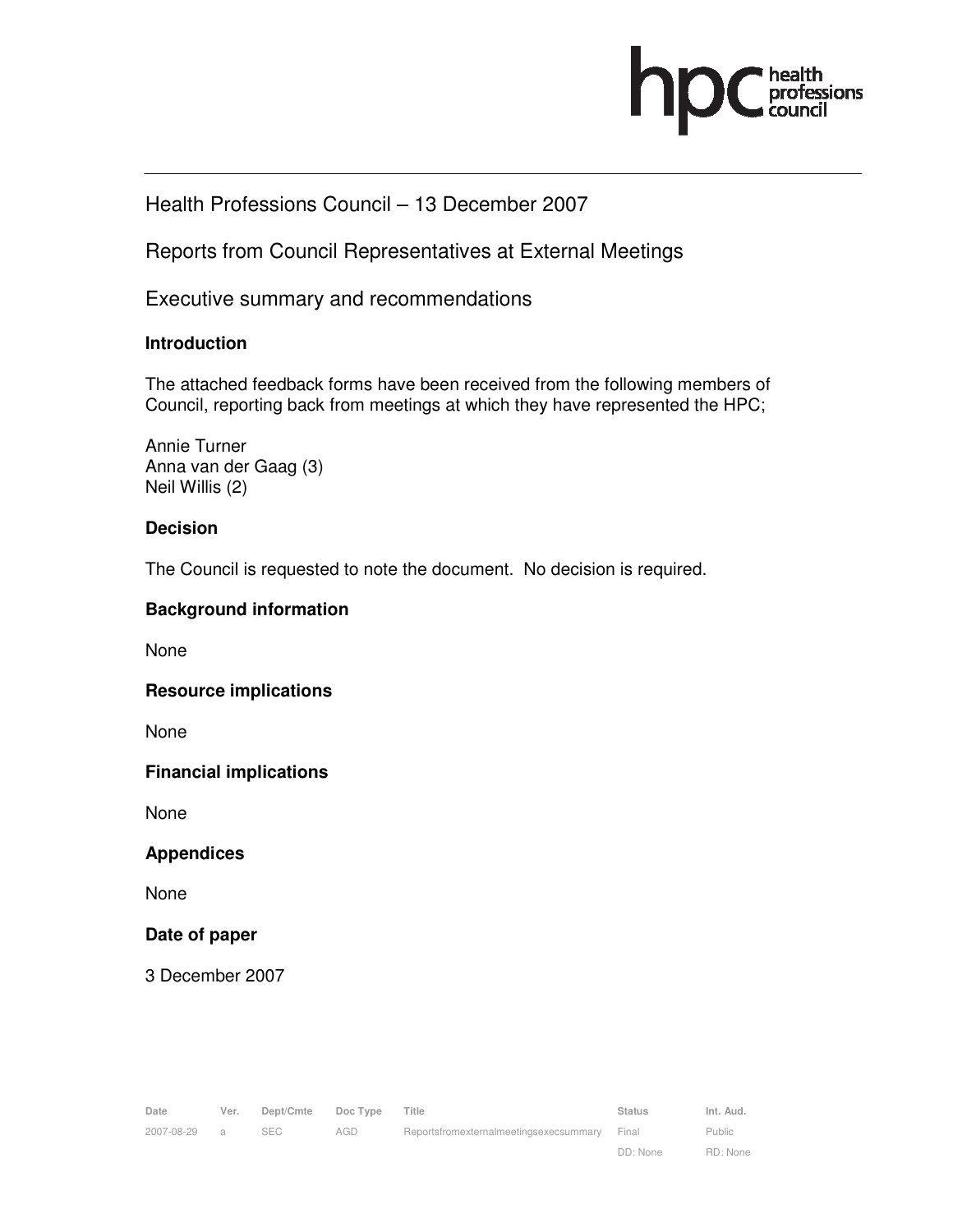| <b>Name of Council Member</b>                                                                                                                                                                                                                                                                                                                                       | <b>Annie Turner</b>                            |  |
|---------------------------------------------------------------------------------------------------------------------------------------------------------------------------------------------------------------------------------------------------------------------------------------------------------------------------------------------------------------------|------------------------------------------------|--|
| <b>Title of Conference/Meeting</b>                                                                                                                                                                                                                                                                                                                                  | <b>Practice Educators' Conference, Cardiff</b> |  |
| <b>Date of Conference</b>                                                                                                                                                                                                                                                                                                                                           | 25 <sup>th</sup> October 2007                  |  |
| Approximate number of people at the<br>conference/meeting                                                                                                                                                                                                                                                                                                           | 60                                             |  |
| <b>Issues of Relevance to HPC</b>                                                                                                                                                                                                                                                                                                                                   |                                                |  |
| The audience were occupational therapy practice educators throughout Wales. My talk<br>related to the role and function of HPC and it's impact on practice.                                                                                                                                                                                                         |                                                |  |
| The main questions related to CPD and the requirements for the portfolio. There are still<br>several misconceptions and some widespread concern. It was very useful to be able to<br>address these and to supply a range of material from HPC. Other issues related to Fitness<br>for Practice, particularly supporting colleagues who are involved in the process. |                                                |  |
|                                                                                                                                                                                                                                                                                                                                                                     |                                                |  |
|                                                                                                                                                                                                                                                                                                                                                                     |                                                |  |
|                                                                                                                                                                                                                                                                                                                                                                     |                                                |  |
| <b>Key Decisions Taken</b>                                                                                                                                                                                                                                                                                                                                          |                                                |  |
|                                                                                                                                                                                                                                                                                                                                                                     |                                                |  |
| N/A                                                                                                                                                                                                                                                                                                                                                                 |                                                |  |
|                                                                                                                                                                                                                                                                                                                                                                     |                                                |  |
|                                                                                                                                                                                                                                                                                                                                                                     |                                                |  |
|                                                                                                                                                                                                                                                                                                                                                                     |                                                |  |
|                                                                                                                                                                                                                                                                                                                                                                     |                                                |  |
|                                                                                                                                                                                                                                                                                                                                                                     |                                                |  |

**Please complete as much of the above as you can and return by post to Niamh O'Sullivan, Council and Committee Secretariat, Health Professions Council, Park House, 184 Kennington Park Road, London, SE11 4BU, or alternatively by e-mail to niamh.osullivan@hpc-uk.org.** 

**December 2006**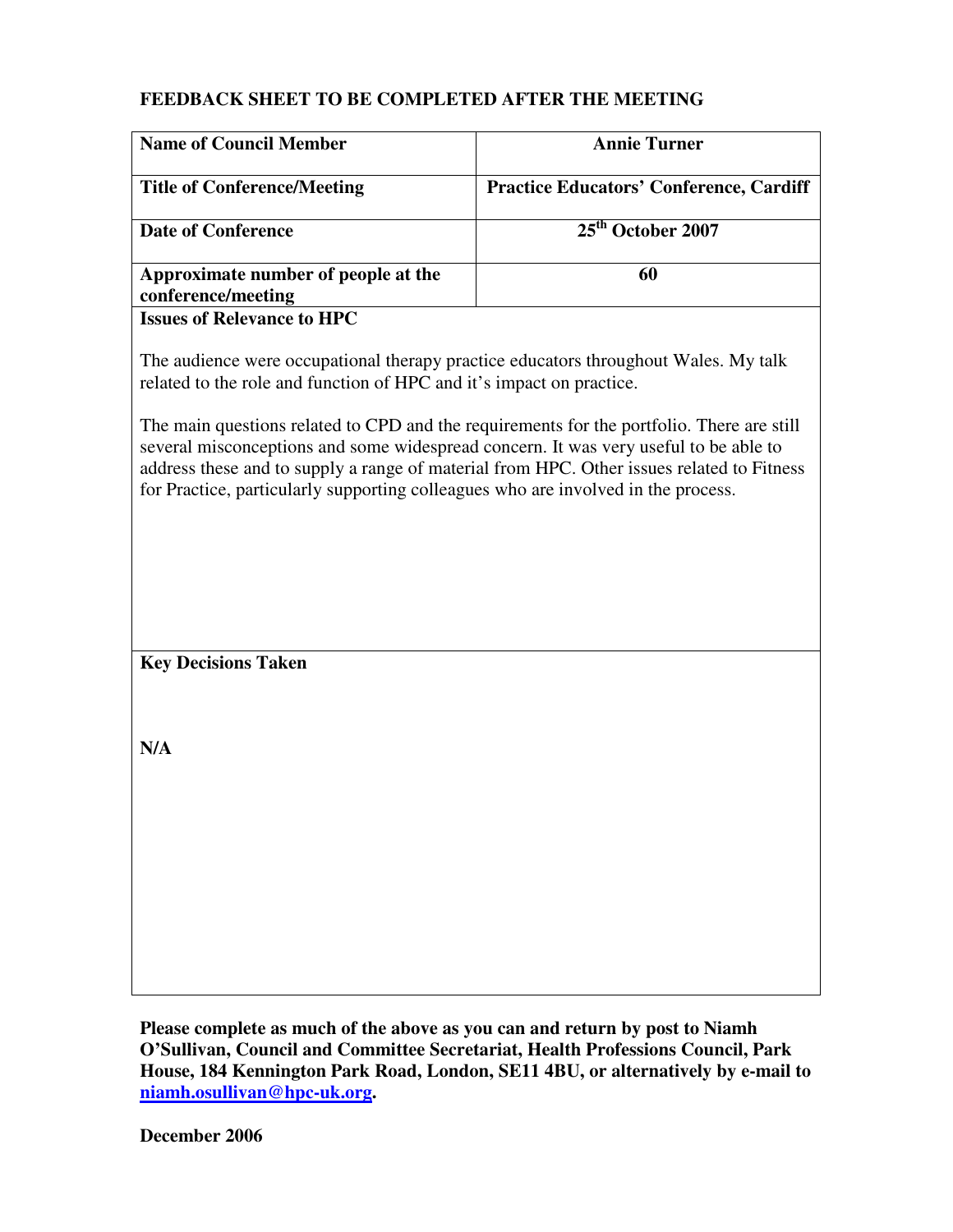| <b>Name of Council Member</b>                             | Anna van der Gaag                              |
|-----------------------------------------------------------|------------------------------------------------|
| <b>Title of Conference/Meeting</b>                        | <b>Annual Professional Development Meeting</b> |
| <b>Date of Conference</b>                                 | 1 November 2007                                |
| Approximate number of people at the<br>conference/meeting | <b>50 Therapists and Managers</b>              |
| <b>Issues of Relevance to HPC</b>                         |                                                |

**Talk covered HPC update and White Paper/future of regulation. This group have very low exposure to HPC staff as they work in the south west of England (non had attended our recent listening event in North Devon.** 

# **CPD**

**Despite lack of contact they seemed familiar with the CPD requirements and there were no negative comments on the standards. Most questions were about the practicalities of recording CPD, formats, time allowance for submitting the profile and implications for registration.** 

### **Future of regulation**

**A number of concerns about the lack of representation on the new Council, and what guarantees there were that the government would simply appoint 'like minded individuals' – concerns about the loss of democracy in regulation and its impact long term. Emphasised the need for health professionals to continue to be involved in decisions and to play a full part in regulation.** 

**Good feedback on the notion that HPC regulation is underpinned by personal responsibility, and that HPC works with professionals to protect the public.** 

**Key Decisions Taken**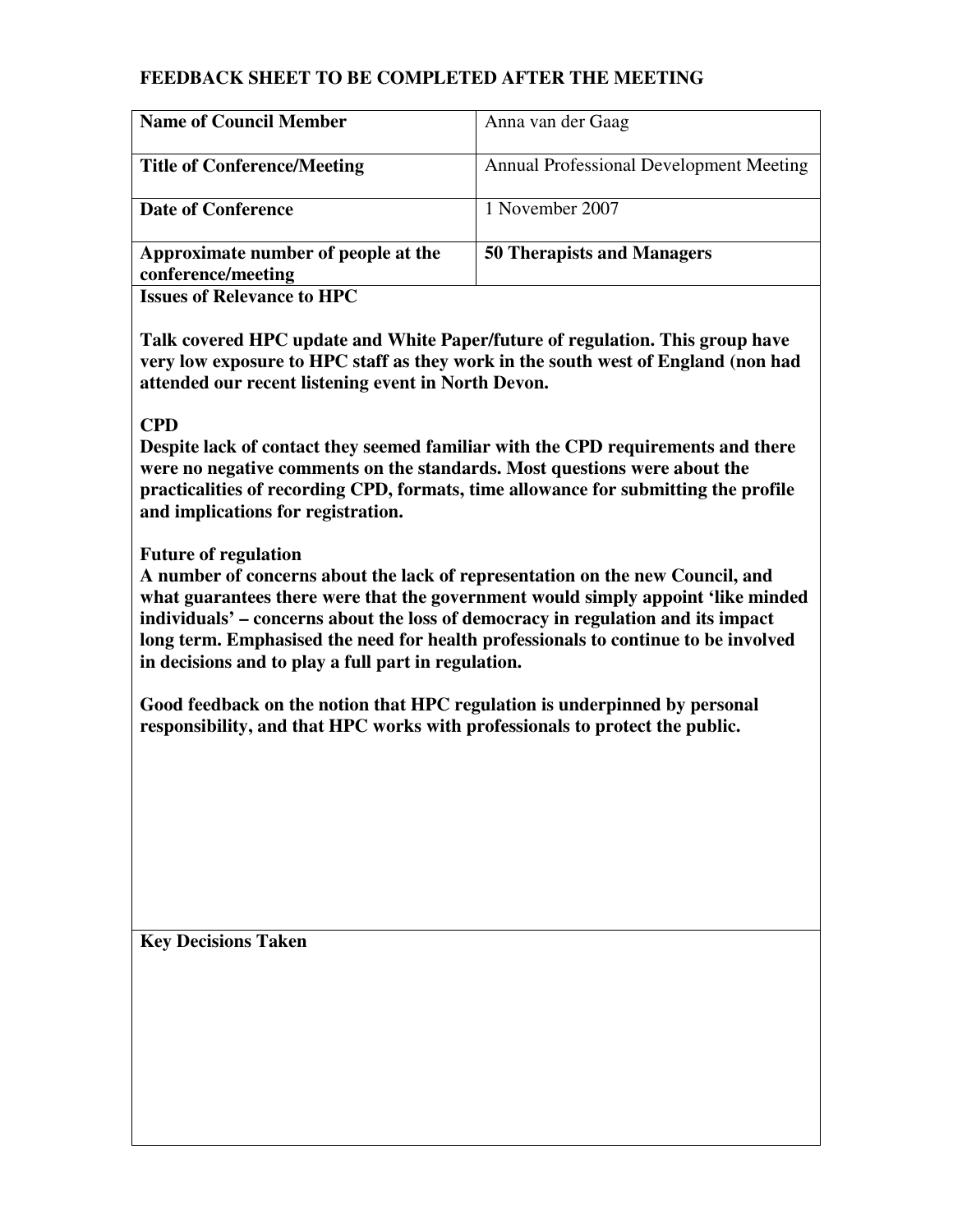| <b>Name of Council Member</b>                             | Anna van der Gaag   |
|-----------------------------------------------------------|---------------------|
| <b>Title of Conference/Meeting</b>                        | Our NHS, Our future |
| <b>Date of Conference</b>                                 | 22 November 2007    |
| Approximate number of people at the<br>conference/meeting | 500 delegates       |
| <b>Issues of Relevance to HPC</b>                         |                     |

**This conference was a key part of the Darzi Review of the NHS. It focused on innovation and change within healthcare, drawing on examples from within the UK and on Kaiser Permenant in the US.** 

**Key developments within the NHS (and likely to impact on regulation) in the future include** 

- **The move to integrated care, with allied health professionals taking a lead role in implementation**
- **Increased use of IT by clinicians and patients**
- **Changing infrastructures ( relationships between primary and secondary care)**
- **More emphasis on patient centred care**
- **A desire to shift the emphasis from 'treatment' to 'service'**

**There was also an emphasis on the different types of 'incentives' or 'enablers' for bringing about change, and the importance of understanding the relationships between national 'levers' (standards, guidance, policy, regulation) and local incentives. Regulation as described by the speakers related to systems regulation , rather than individual regulatory bodies. Professionalism was also seen as an important enabler, but under researched and little understood compared with others.** 

**I spoke to Lord Darzi about the role of individual regulatory bodies in the reform programme and he agreed that this needed to be addressed.** 

**Actions/follow up Respond to Lord Darzi's invitation to submit policy ideas Request meeting with Lord Darzi** 

**Contact Anna Dixon, Kings Fund, to discuss research on regulatory issues and professionalism** 

**Please complete as much of the above as you can and return by post to Alison Roberts, Secretariat Team Administrator, Health Professions Council, Park House, 184 Kennington Park Road, London, SE11 4BU, or alternatively by e-mail to alison.roberts@hpc-uk.org**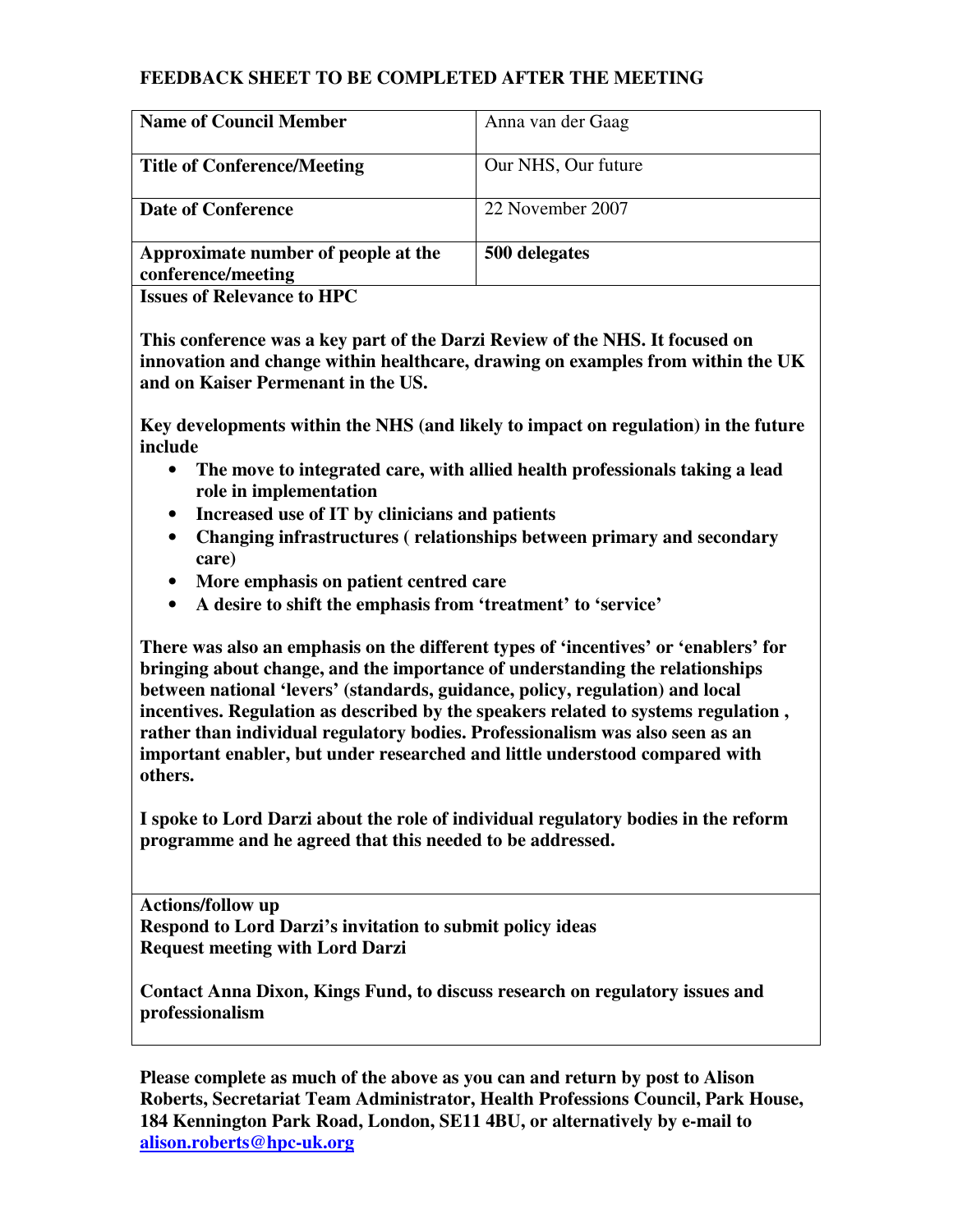| <b>Name of Council Member</b>                             | Anna van der Gaag        |
|-----------------------------------------------------------|--------------------------|
| <b>Title of Conference/Meeting</b>                        | Telemed and Ehealth 2007 |
| <b>Date of Conference</b>                                 | 27 November 2007         |
| Approximate number of people at the<br>conference/meeting | 50 delegates             |

**Issues of Relevance to HPC** 

**The conference included papers and keynotes from colleagues in Australia, Finland, Spain, Italy and significant contributions from Scotland. Examples of eHealth included, physiotherapists delivering neonatal care, radiographers, and psychologists, as well as doctors, nurses and social workers. Ehealth covers a range of activities, from use of email and digital photographs, to video links, telephone support and internet sites. Services include diagnostic, therapeutic and training of others in clinical delivery.** 

**Ehealth is likely to increase and has been shown to be cost effective in many settings. The benefits include increased patient access to knowledge and clinical services, lower costs, faster diagnosis and treatment for those in remote areas, and increased sharing of expertise. The problems encountered are with failures in technology, insufficient training in use of equipment for staff, lack of guidance and protocols, and patients unwilling to use/assist with the use of these tools.** 

# **Regulation and eHealth:**

**One view from a medical expert is that there are no significant regulatory implications to the development of eHealth, as it is a tool in the hands of professionals. The practitioner who has a duty of care to the patient is the one who takes responsibility for that care, and third party involvement via telemedicine is no different from utilising second opinion. However, there were other experts at the conference who did think there were regulatory implications that had not been sufficiently explored.** 

### **Actions/follow up**

**HPC should keep a watching brief on the development of ehealth within the 13 professions. When the SoPs are reviewed, eHealth users and providers should be consulted as to whether there should be explicit reference to this tool in the Standards.** 

**HPC might usefully refine its knowledge of existing guidance and protocols for use of E tools in clinical care ( in collaboration with the professional bodies) and look at whether undergraduate programmes are addressing this development.** 

**One possible way of stimulating debate might include an HPC sponsored conference**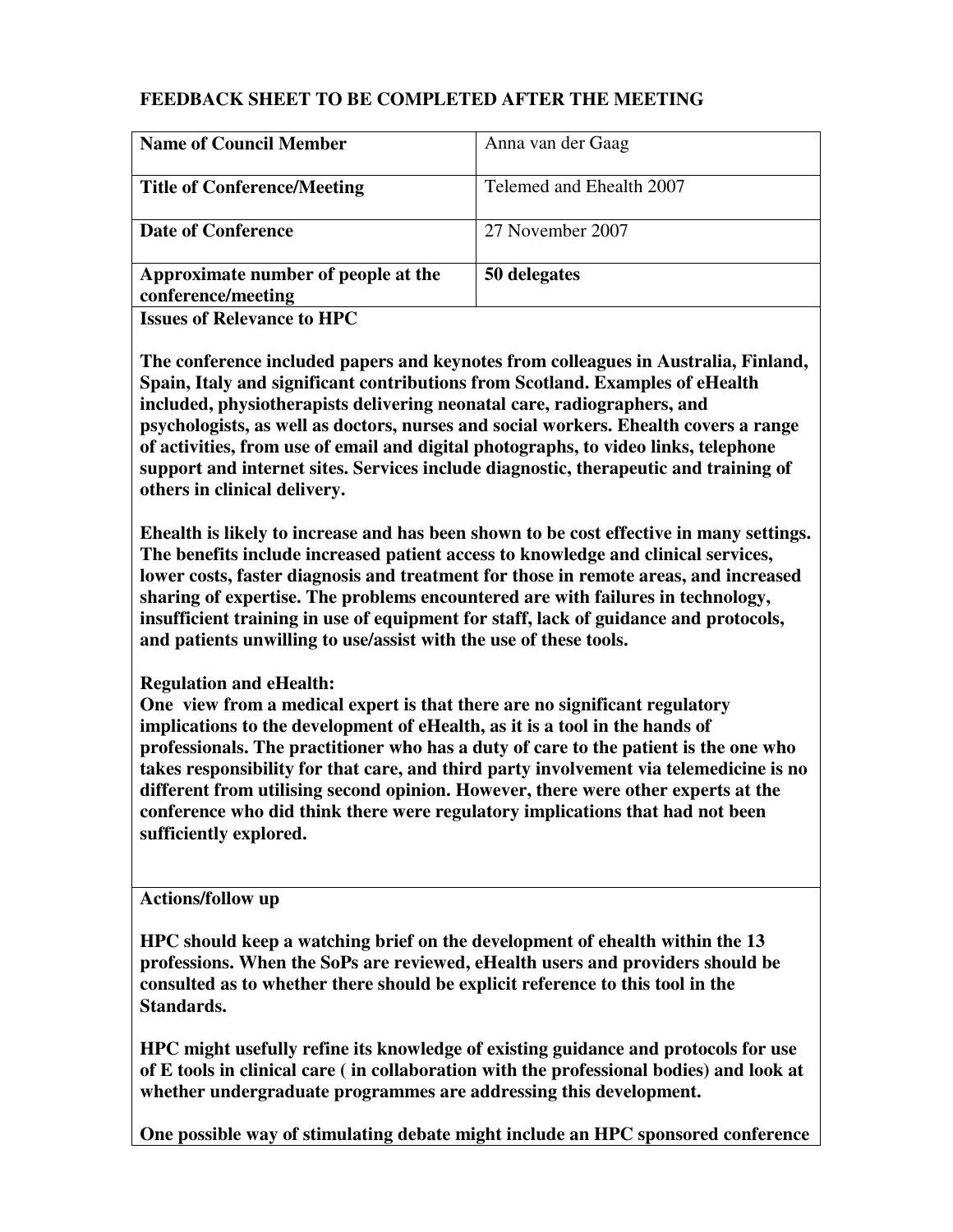**on Ehealthcare. The conference could address implications of ehealth – ethical, technical, interpersonal, curriculum implications). How will eHealthcare change professional practice? Does HPC need to set standards for this area? Will Ehealthcare increase inequity of access for those from low income families/older people/those with disabilities who have a much lower usage of internet than that general population?** 

**Useful contacts Scottish Centre for Telehealth UCL Research Group – Cecily Kerr Professor Richard Wooton, University of Brisbane** 

**Please complete as much of the above as you can and return by post to Alison Roberts, Secretariat Team Administrator, Health Professions Council, Park House, 184 Kennington Park Road, London, SE11 4BU, or alternatively by e-mail to alison.roberts@hpc-uk.org**

**July 2007**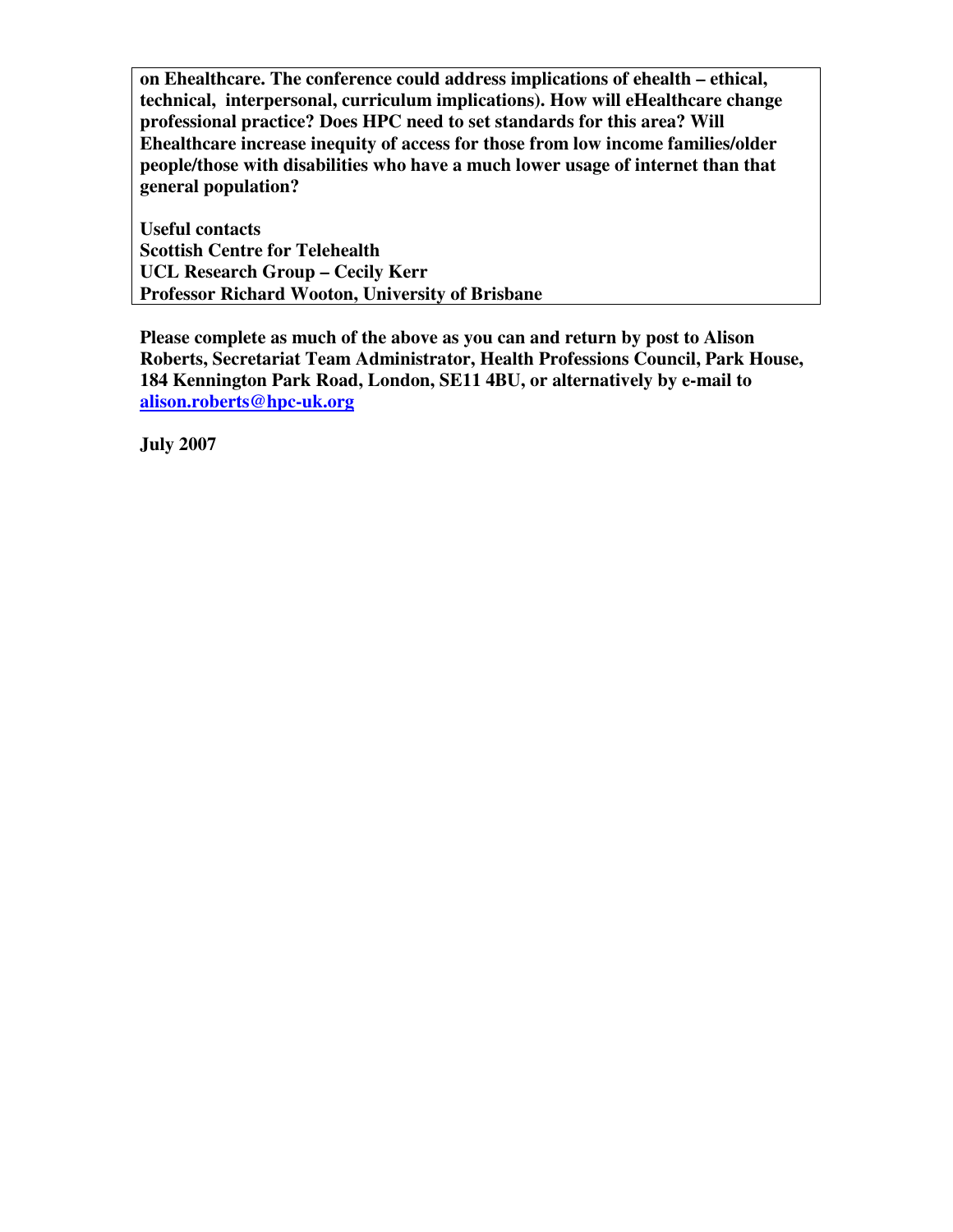# **Feedback sheet to be completed after the meeting**

| <b>Name of Council Member</b>                                                                                                                                                                                                                                                                                                                                                                                                                                                                                                                                                                                                                                                                                                                                                                                                                                                                                                                                                                                                                                                                                                                  | <b>Neil Willis</b>                                                  |  |
|------------------------------------------------------------------------------------------------------------------------------------------------------------------------------------------------------------------------------------------------------------------------------------------------------------------------------------------------------------------------------------------------------------------------------------------------------------------------------------------------------------------------------------------------------------------------------------------------------------------------------------------------------------------------------------------------------------------------------------------------------------------------------------------------------------------------------------------------------------------------------------------------------------------------------------------------------------------------------------------------------------------------------------------------------------------------------------------------------------------------------------------------|---------------------------------------------------------------------|--|
| <b>Title of Conference/Meeting</b>                                                                                                                                                                                                                                                                                                                                                                                                                                                                                                                                                                                                                                                                                                                                                                                                                                                                                                                                                                                                                                                                                                             | <b>Institute of Biomedical Sciences Biennial</b><br><b>Congress</b> |  |
| Date of Conference                                                                                                                                                                                                                                                                                                                                                                                                                                                                                                                                                                                                                                                                                                                                                                                                                                                                                                                                                                                                                                                                                                                             | 24-25 September 2007                                                |  |
| Approximate number of people at the<br>conference/meeting                                                                                                                                                                                                                                                                                                                                                                                                                                                                                                                                                                                                                                                                                                                                                                                                                                                                                                                                                                                                                                                                                      | 1500                                                                |  |
| <b>Issues of Relevance to HPC</b>                                                                                                                                                                                                                                                                                                                                                                                                                                                                                                                                                                                                                                                                                                                                                                                                                                                                                                                                                                                                                                                                                                              |                                                                     |  |
| Lord Carter of Coles opened the IBMS congress and delivered the plenary lecture where he outlined<br>the preliminary findings from the Collinson Grant Healthcare data collected from the 12 pilot sites<br>following his "Report of the Review of NHS Pathology Services in England". Lord Carter provided<br>interesting figures associated with staffing skill mix, varying costs for similar tests in different<br>laboratories, areas where costs arise and information on turnaround times for urgent investigations,<br>Lord Carter closed by outlining the implementation of the second stage of the independent review.<br>The possible reorganisation, of how and where Pathology/Laboratory medicine is delivered could<br>become a registration issue.                                                                                                                                                                                                                                                                                                                                                                             |                                                                     |  |
| Biomedical Scientists complete a Certificate of Competence in addition to their academic<br>qualification for HPC registration and HEIs are moving towards integrating the CoC or SOPS directly<br>into their programs, I discussed the various approaches taken in the different parts of the UK.<br>I also had the opportunity to discuss at length a number of issues with the speakers on topics<br>including pre and post registration issues, specialist portfolios, Clinical Pathology Accreditation,<br>the use of associate practitioners and a vocational curriculum for stage 3 support workers, there<br>was also an interesting presentation on multidisciplinary training and registration in the military.<br>Rachel Tripp addressed the Congress with a talk entitled "HPC and CPD audit -are you ready ?".<br>This was followed by a number of discussions with different groups of Biomedical Scientists all of<br>whom appeared to be better informed on the process required for CPD and registration, the<br>publication of examples of the CPD profiles that would be required by the HPC were particularly<br>welcomed. |                                                                     |  |
|                                                                                                                                                                                                                                                                                                                                                                                                                                                                                                                                                                                                                                                                                                                                                                                                                                                                                                                                                                                                                                                                                                                                                |                                                                     |  |
| <b>Key Decisions Taken</b>                                                                                                                                                                                                                                                                                                                                                                                                                                                                                                                                                                                                                                                                                                                                                                                                                                                                                                                                                                                                                                                                                                                     |                                                                     |  |
| The IBMS Congress is a forum for all Laboratory Medicine issues where the different disciplines mix<br>with education providers and professional body representative and as such is not a decision making<br>event, however the IBMS Council will continue to work closely with the HPC on all matters of<br>registration particularly on CPD and education matters.                                                                                                                                                                                                                                                                                                                                                                                                                                                                                                                                                                                                                                                                                                                                                                           |                                                                     |  |
|                                                                                                                                                                                                                                                                                                                                                                                                                                                                                                                                                                                                                                                                                                                                                                                                                                                                                                                                                                                                                                                                                                                                                |                                                                     |  |

**Please complete as much of the above as you can and return by post to Niamh O'Sullivan, Council and Committee Secretariat, Health Professions Council, Park House, 184 Kennington Park Road, London, SE11 4BU, or alternatively by e-mail to Alison.roberts@hpc-uk.org**

**April 2007**